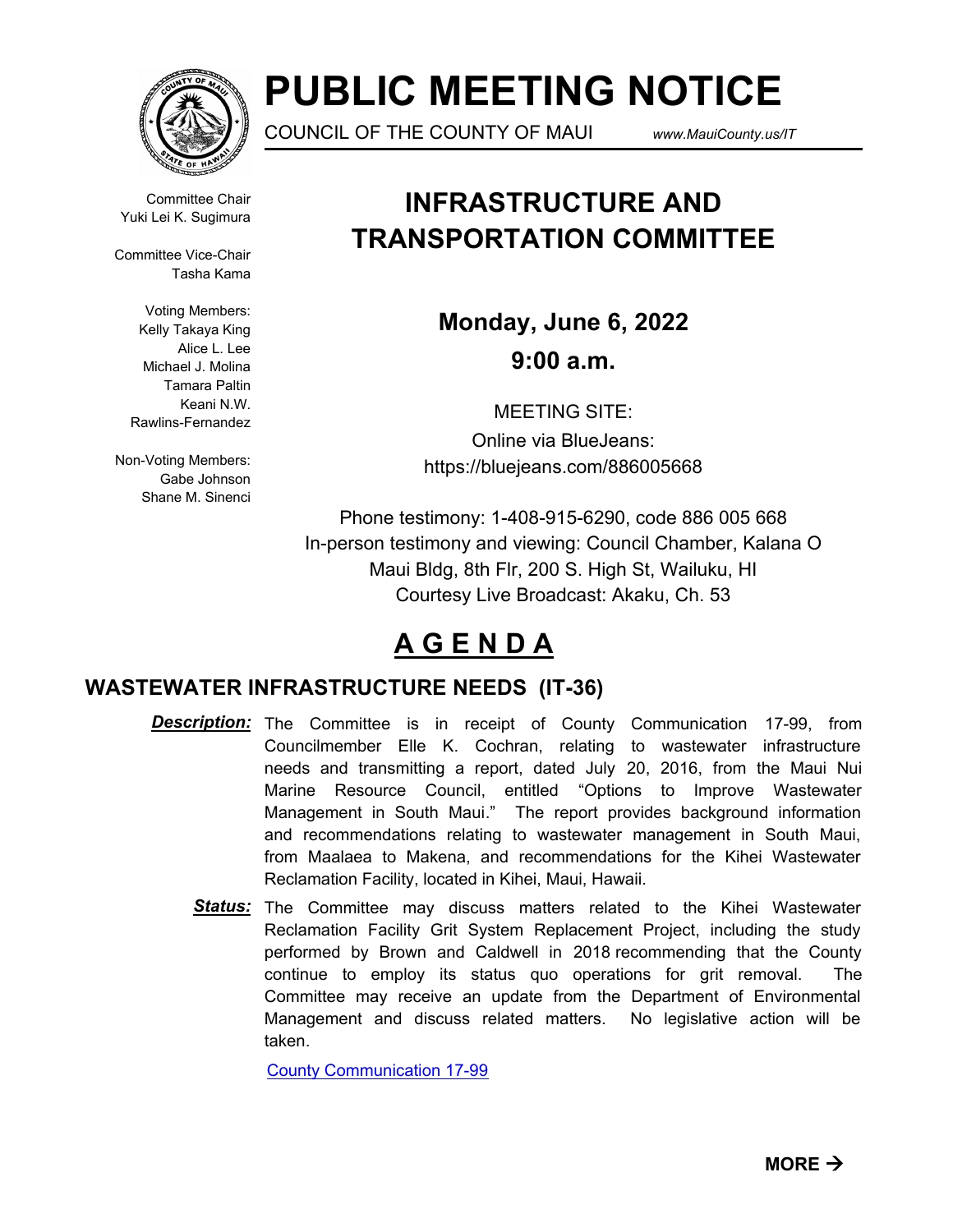### **INFRASTRUCTURE FOR THE HOKU'ULA HOUSING DEVELOPMENT (IT-1(7))**

- **Description:** In accordance with Rule 7(B) of the Rules of the Council, the Committee may discuss the possibility of using the Affordable Housing Fund for the installation of underground utilities for the Hoku'ula housing development in Hāli'imaile.
	- **Status:** The committee may discuss the matter. No legislative action will be taken.